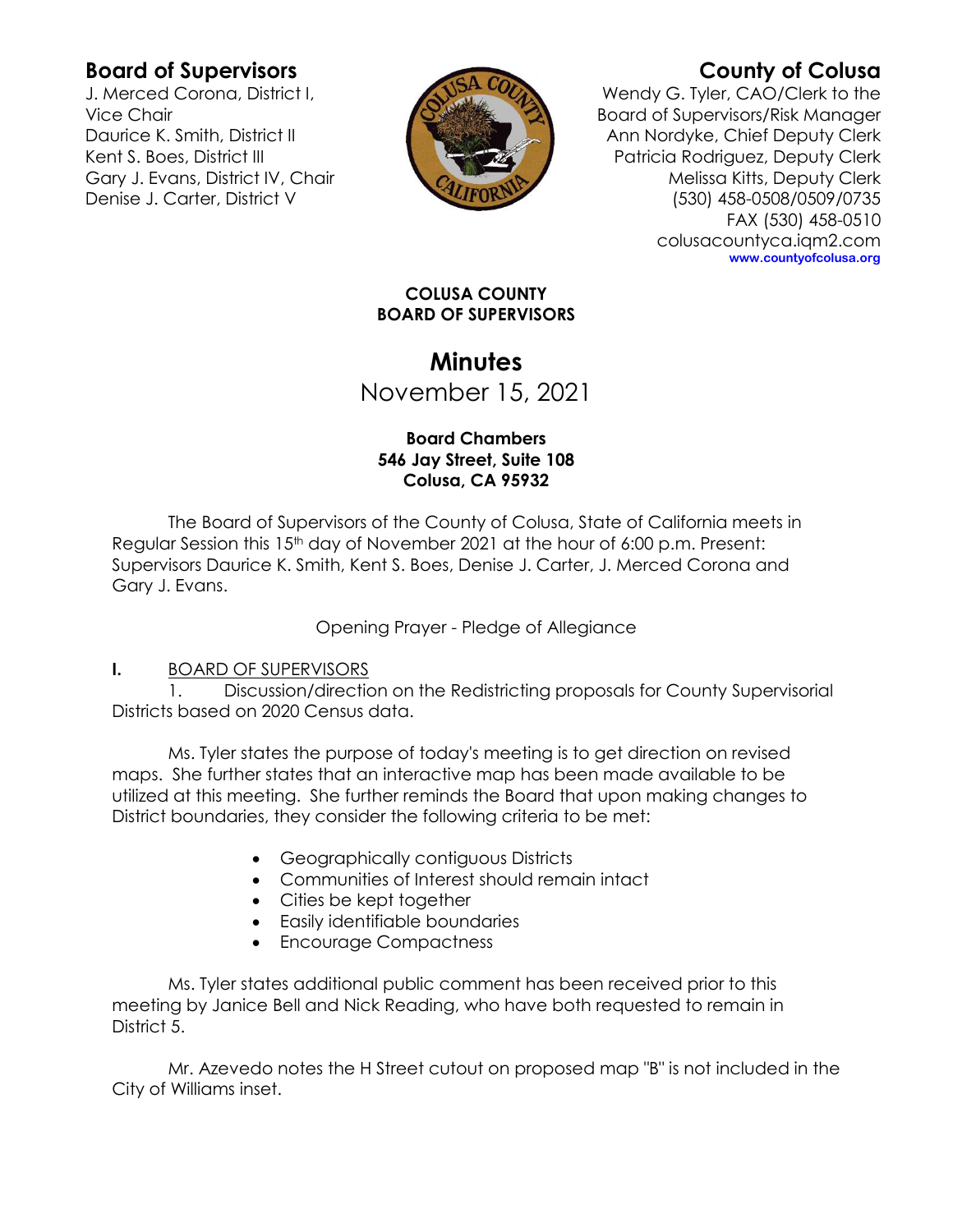Supervisor Smith requests that proposed map "C" be removed entirely from consideration.

It is the consensus of the Board that proposed map "C" be removed from consideration.

Chair Evans requests they start on the West side of business 20 at the city limits of Williams, over to Zumwalt Road and south to Walnut Drive, and would like to see how that impacts the population numbers. He further states he is unsure how the census blocks for those areas were determined.

Ms. Tyler states that she'd like the Board to be aware that there is no clear indication how census blocks are developed.

Supervisor Smith requests to see revisions made extending the border of District 2 on East Clay Street to 10<sup>th</sup> Street.

Supervisor Carter states that it's important to avoid making major changes to the District boundaries.

Chair Evans states that proposed map "B" is the best version to move forward with.

Supervisor Carter suggests moving the boundary of District 5 to East Carson Street.

Chair Evans asks if the District boundaries need to coincide with census blocks.

Mr. Azevedo states he does not believe it's required that District lines match census block boundaries.

Ms. Gallo-Vasquez states that she is under the impression census block boundaries should not be split up, though she is not certain.

Mr. Stout states that a "census designated place" isn't necessarily a "census block", therefore it's not a requirement that District lines follow census block boundaries.

Supervisor Smith states the public comment received indicates the citizens would like the boundaries on East Clay are to remain as-is.

Ms. Bell clarifies that they are only requesting that the East Clay portion of "Goad's Extension" remain within District 5, not the entirety of "Goad's Extension".

Supervisor Carter confirms that this particular area is a Community of Interest and requests the boundary move back to E Clay Street.

Supervisor Smith requests that Moonbend Road remain in District 2.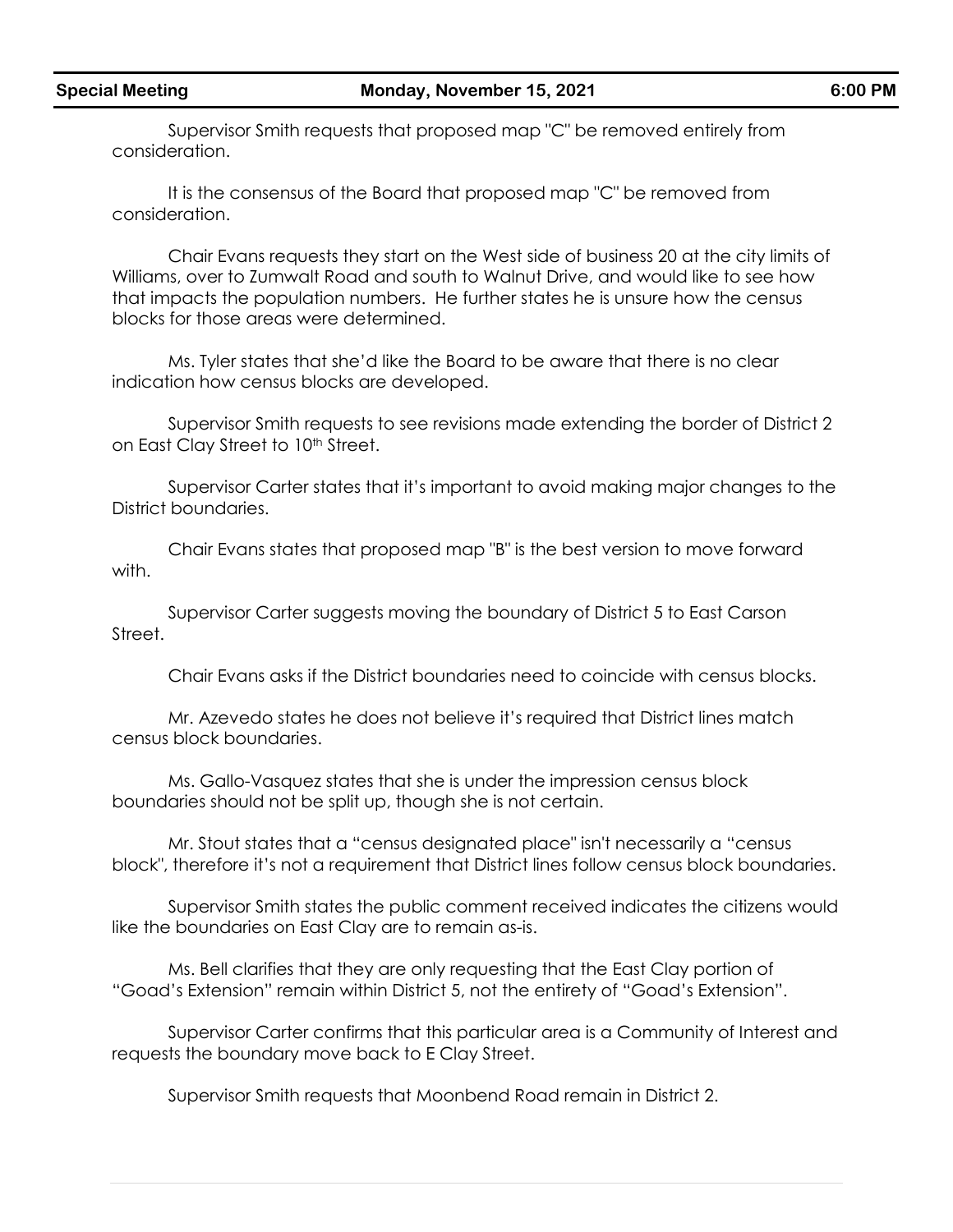Chair Evans asks Ms. Gallo-Vasquez if they need to take into consideration Elections and precinct changes.

Ms. Gallo-Vasquez states that precincts will need to be adjusted regardless.

6:40 p.m. Supervisor Boes leaves the room.

6:42 p.m. Supervisor Boes rejoins the session and is now seated.

Supervisor Smith requests extending the border of District 2 to include Sioc and Carson Streets. Change was made.

Supervisor Corona requests they review the Southern boundary of District 1 and requests he's like to include the areas incorporating the golf course into his District as he believes it makes more sense than including the area in District 3.

Supervisor Boes requests blocks South of E Street in Williams be included in District 3, which would make a cleaner boundary and aligns with City limits.

Blocks west of the City of Williams are changed to District 4 which increases its population.

Ms. Roberts asks if the public will have the ability to gain access to the interactive map and if so, when they can anticipate access.

Mr. Azevedo states that they are working on the map interface and when it becomes more user friendly, they will make it accessible to the public.

Supervisor Boes requests adding blocks south of Highway 20 to District 3 for continuity.

Supervisor Smith requests additional blocks be added to District 2, since the District lost population to District 5, and suggests reassigning blocks from District 1 since its population is currently the highest. The District 2 boundary changed to extend along White Road to Grevie Road.

Mr. Azevedo states that he would like to change a boundary of sparsely populated land that runs along the river through District 2 and 5 and create a boundary from East Clay, east to the river. He further states the proposed map will be posted on the website as soon as possible.

Ms. Tyler suggests this revised version of the map should be titled proposed map "D".

Supervisor Carter requests that the city areas be made larger on the maps.

Mr. Azevedo states he will create larger insets for the cities to make viewing easier.